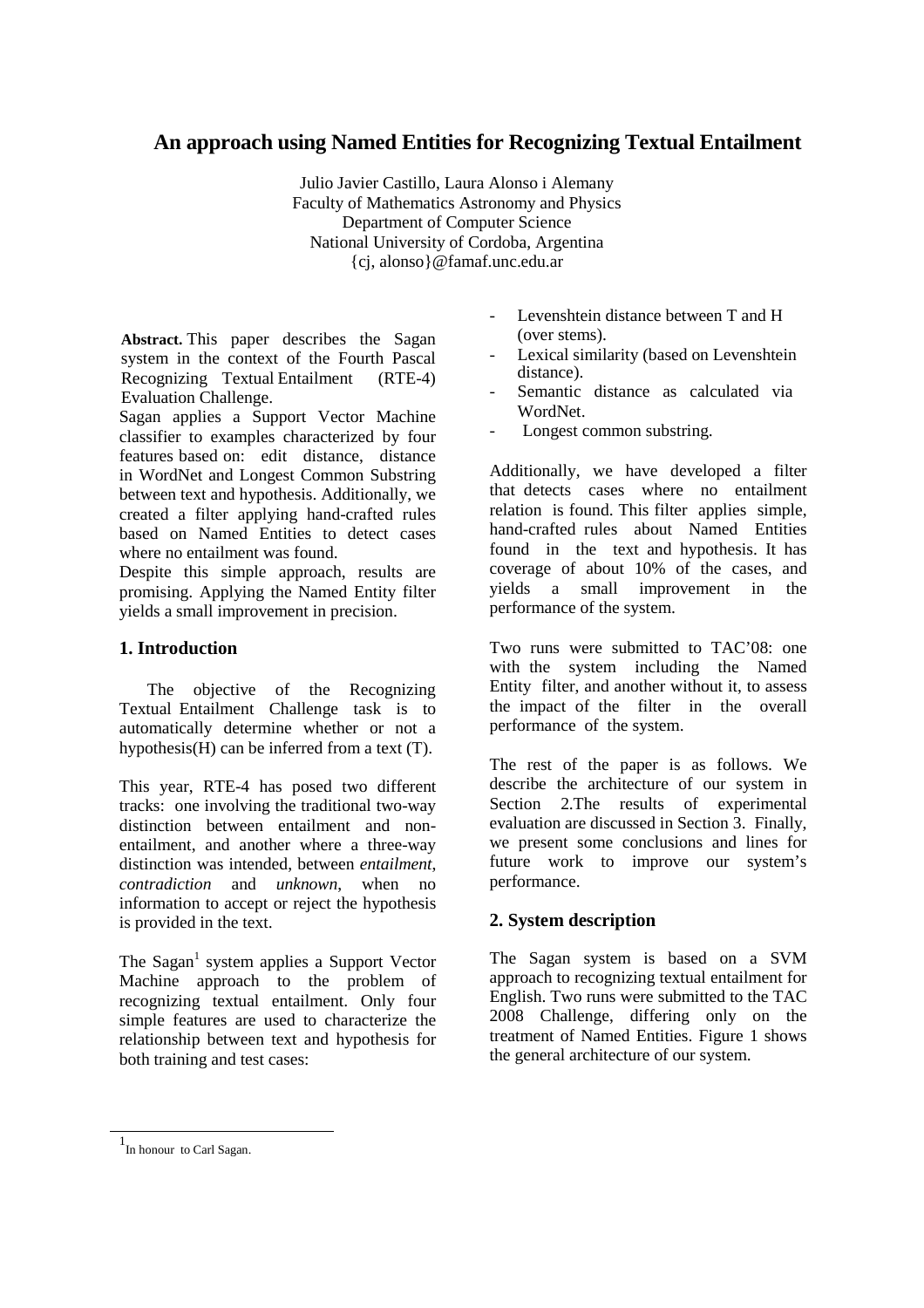

**Figure 1.** The Sagan System for Recognizing Textual Entailment for English.

Our system is an extension of our preliminary system that we presented [7] in the Answer Validation Exercise (AVE) 2008, part of CLEF'08.

Text-hypothesis pairs are characterized with four main features: the Levenshtein distance between each other, lexical distance based on Levenshtein, a semantic distance based on

WordNet and their Longest Common Substring. Then, a Support Vector Machine is used to classify test pairs in three classes: *entailment*, *contradiction* or *unknown*. The SVM was trained with the tree-way corpus piloted in the RTE3 Pascal Challenge<sup>2</sup>.

<sup>&</sup>lt;sup>2</sup> http://nlp.stanford.edu/RTE3-pilot/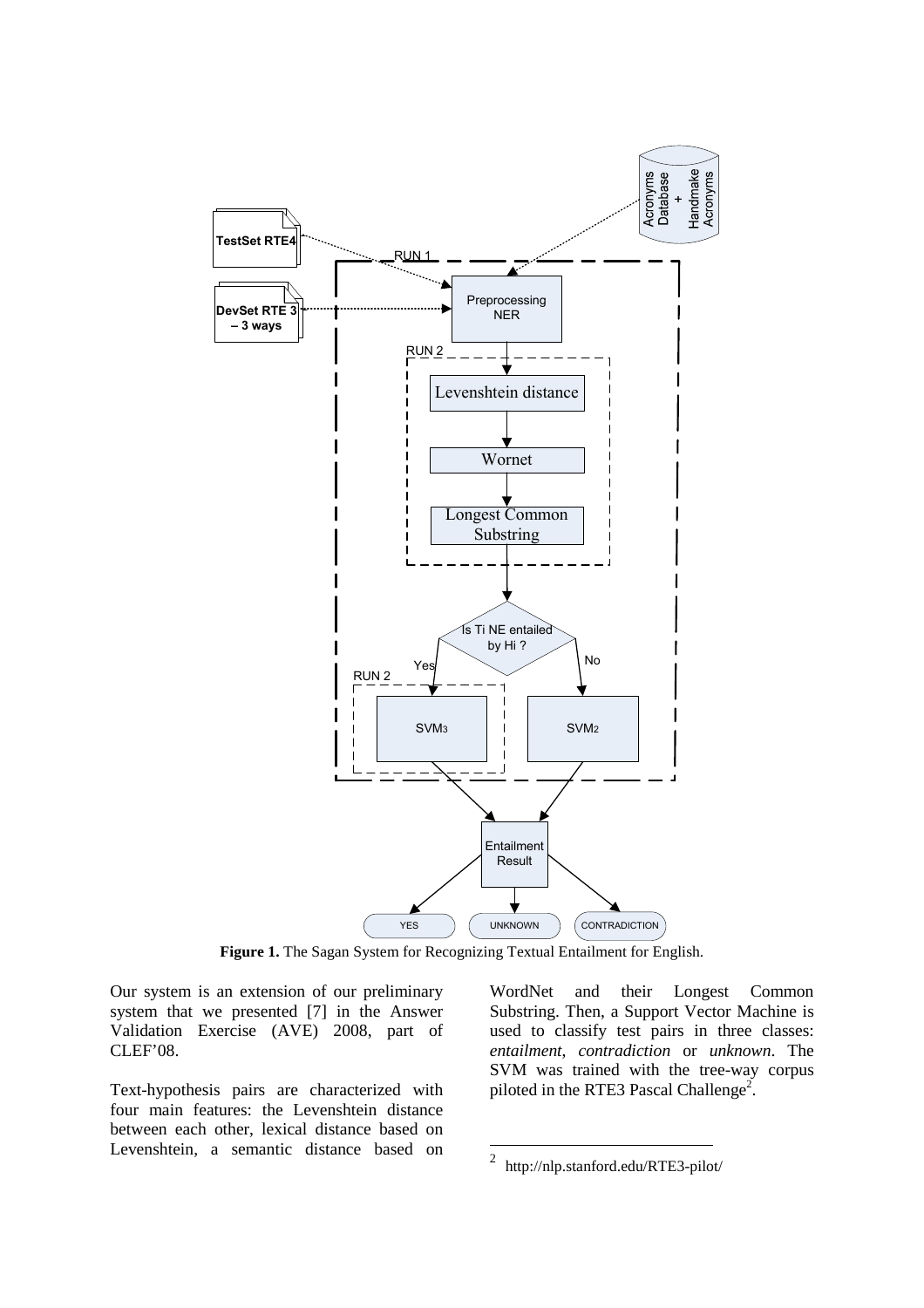Text-hypothesis pairs are stemmed with Porter's stemmer<sup>3</sup> [3] and PoS tagged with the tagger in the Open $NLP<sup>4</sup>$  framework.

Additionally, a NER-based filter was added to the system. This performs NER in texthypothesis pairs and applies a series of handcrafted rules to discard that an entailment relation is actually found in the pair. If that is the case, a specialized  $SVM<sub>2</sub>$  is applied to classify the pair between contradiction and unknown. The two runs submitted to TAC for evaluation differed on their use for this filter: RUN1 did use the filter, RUN2 did not use it.

## **2.1 NER filter**

Sagan applies a filter based on Named Entities. The purpose of the filter is to identify those pairs where the system is sure that no entailment relation occurs. These pairs are classified by a specialized  $SVM<sub>2</sub>$  as *contradiction* or *unknown*.

This module applies hand-crafted rules to the output of the automated NER analysis within OpenNLP. NER recognition was enhanced by using an acronym database<sup>5</sup>.

The form of the rules is as follows: for each type of NE (person, organization, location, etc.), if there is a NE of this type occurring in H that does not occur in T, then the pair does not convey an entailment and will therefore should be classified as either *contradiction* or *unknown*.

In a study on the RTE3 and RTE4 training corpus, these rules applied to approximately 10 percent of the text-hypothesis pairs. The accuracy of the filter, as evaluated in TAC'08, is 0.71, with 66 cases correctly classified out of 92 where rules applied.

An error analysis revealed that misclassified cases were indeed difficult cases, as in the following example (pair 807-RTE 4):

**Text:**

 $\overline{a}$ 

Large scores of Disney fans had hoped Roy would read the Disneyland Dedication Speech on the theme park's fiftieth birthday next week, which was originally read by Walt on the park's opening day, but Roy had already entered an annual sailing race from Los Angeles to Honolulu.

#### **Hypothesis:**

Disneyland theme park was built fifty years ago.

We plan to extend this module so it can also be used to filter cases where an entailment between text and hypothesis can be reliably identified via hand-crafted rules.

### **2.2. Lexical Distance**

We use the standard Levenshtein distance [10] as a simple measure of how different two text strings are. This distance quantifies the number of changes (character based) to generate one text string from the other, for example, how many changes are necessary to introduce in the hypothesis H to obtain the text T. For identical strings, the distance is 0.

Additionally using Levenshtein distance we define a lexical distance, and the procedure is as follows:

- Each string T and H are divided in a list of tokens.
- The similarity between each pair of tokens in T and H is performed using the Levenshtein distance.
- The string similarity between two lists of tokens is reduced to the problem of "bipartite graph matching", performed using the Hungarian algorithm over this bipartite graph. Then, we find the assignment that maximizes the sum of ratings of each token. Note that each graph node is a token of the list.

Finally the final score is calculated by:

$$
finalscore = \frac{TotalSim}{Max(Length(T), Length(H))}
$$

Where:

 TotalSim is the sum of the similarities with the optimal assignment.

 The maximum value of TotalSim is equal to *Max (Length (Text), Length (H))*.

*Length*  $(T)$  is the number of tokens in T. *Length (H)* is the number of tokens in H.

<sup>3</sup> http://tartarus.org/~martin/PorterStemmer/

<sup>4</sup> http://opennlp.sourceforge.net/

<sup>5</sup> Acronym database :

http://badc.nerc.ac.uk/help/abbrevs.html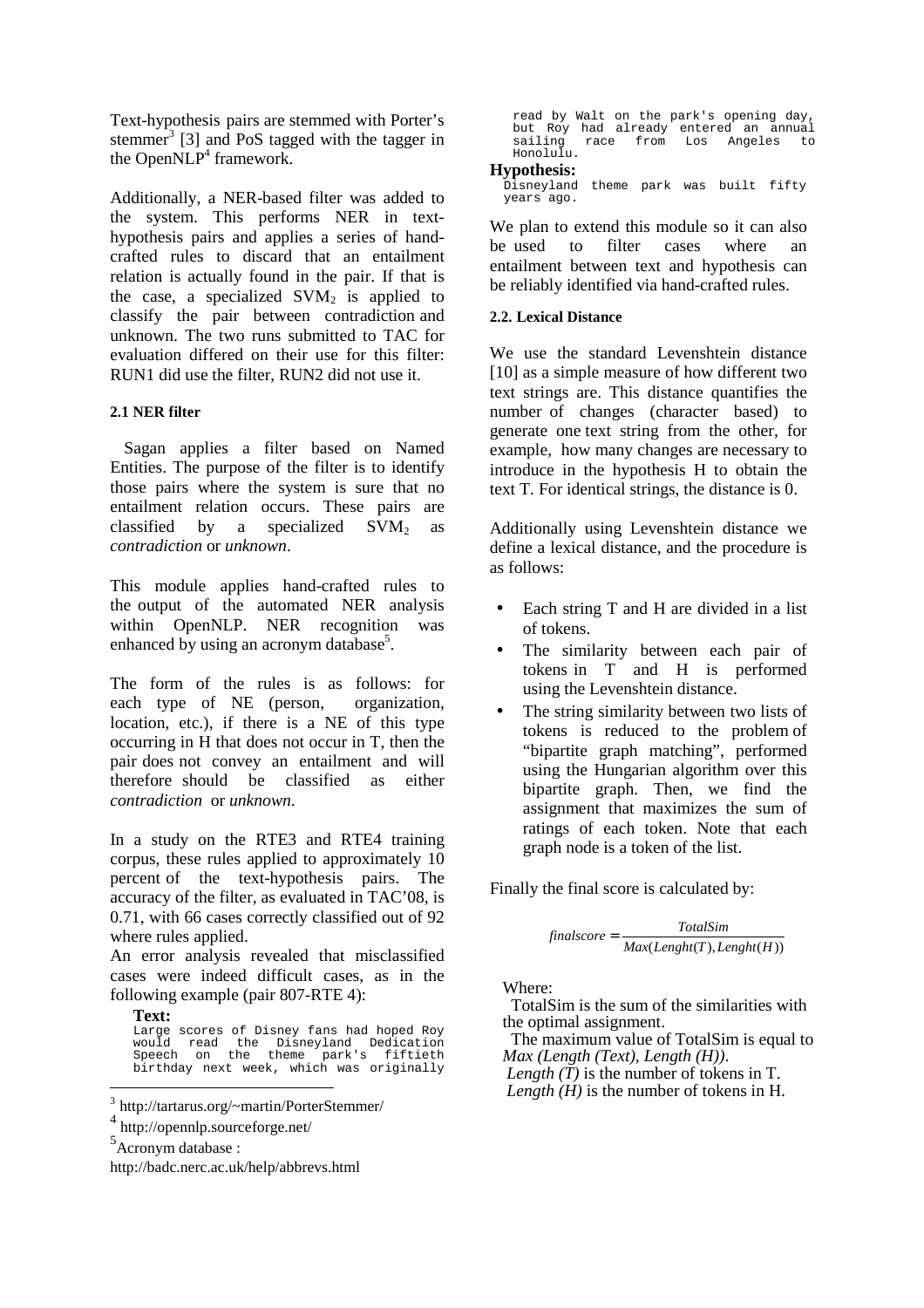#### **2.3. WordNet Distance**

WordNet is used to calculate the semantic similarity between a T and a H. The following procedure is applied:

- 1. Tokenization
- 2. Stemming
- 3. PoS tagging
- 4. Word sense disambiguation using the Lesk algorithm [8], based on Wordnet definitions.
- 5. A semantic similarity matrix between words in T and H is defined. Words are used only in synonym and hyperonym relationship. The Breadth First Search algorithm is used over these tokens, similarity is calculated using two factors: length of the path, and orientation of the path.
- 6. To obtain the final score, we use matching average.

The semantic similarity between two words (step 5) is computed as:

$$
Sim(s, t) = 2 \times \frac{Depth(LCS(s, t))}{Depth(s) + Depth(t)}
$$

Where:

 *s,t* are source and target words that we are comparing (*s* is in H and *t* is in T).

 $Depth(s)$  is the shortest distance from the root node to the current node.

 *LCS(s,t)*: is the least common subsumer of *s*  and *t*.

The matching average (step 6) between two sentences X and Y is calculated as follows:

 $(X)$  + Length  $(Y)$  $2 \times \frac{Match(X, Y)}{Length(X) + Length(Y)}$  $\textit{Match } (X, Y)$ <br>  $\textit{Match } (X, Y)$ <br>  $\textit{Length } (X)$  + Leng

#### **2.4. Longest Common Substring**

Given two strings, T of length n and H of length m, the Longest Common Sub-string (LCS) method [9] will find the longest strings which are substrings of both T and H. It is founded on dynamic programming.

$$
lcs(T, H) = \frac{Length(MaxComSub(T, H))}{min(Length(T), Length(H))}
$$

In all practical cases, min(*Length*(*T*),*Length*(*H*)) will be equal to *Length*(*H*) .

Before performing LCS, texts were tokenized and stemmed.

# **3. Experimental Evaluation**

Two runs were submitted to TAC'08 for evaluation, one using the Named Entity filter (Run 1) and the other not using it (Run 2).

Two baselines are provided to better assess the performance of the system in both runs: a uniform baseline that randomly assigns *entailment, contradiction* or *unknown* to test cases and a weighted baseline that randomly assigns these three categories but following the probabilities that are found in the gold standard test set RTE 4, that is: 0.5 for *entailment*, 0.35 for *unknown* and 0.15 for *contradiction*.

For 2-way classification, the uniform random baseline was 0.5, Run1 obtained 0.576 and Run2 obtained 0.571, that is, the impact of the Named Entity filter introduced a very slight increase in the performance of the system. The performance of both runs was close to the baseline, although clearly above it.

For 3-way classification, the accuracy of the uniform random baseline was 0.33, while the accuracy of the weighted baseline was 0.39. Both Run1 and Run2 performed significantly better than the baselines: 0.538 and 0.546, respectively. In this case, the Named Entity filter introduced a slight decrease in performance.

Table 1 shows the results of both runs, and table 2 shows the results separated by run and task.

|                  | $Acc - 2$ way | $Acc - 3$ way |
|------------------|---------------|---------------|
| RUN <sub>2</sub> | 0.571         | 0.546         |
| RUN 1            | 0.576         | 0.538         |
| Weighted         | 0.50          | 0.390         |
| Random           |               |               |
| Uniform          | 0.50          | 0.333         |
| Random           |               |               |

Table 1: General 2 and 3ways classification evaluation of the Sagan system.